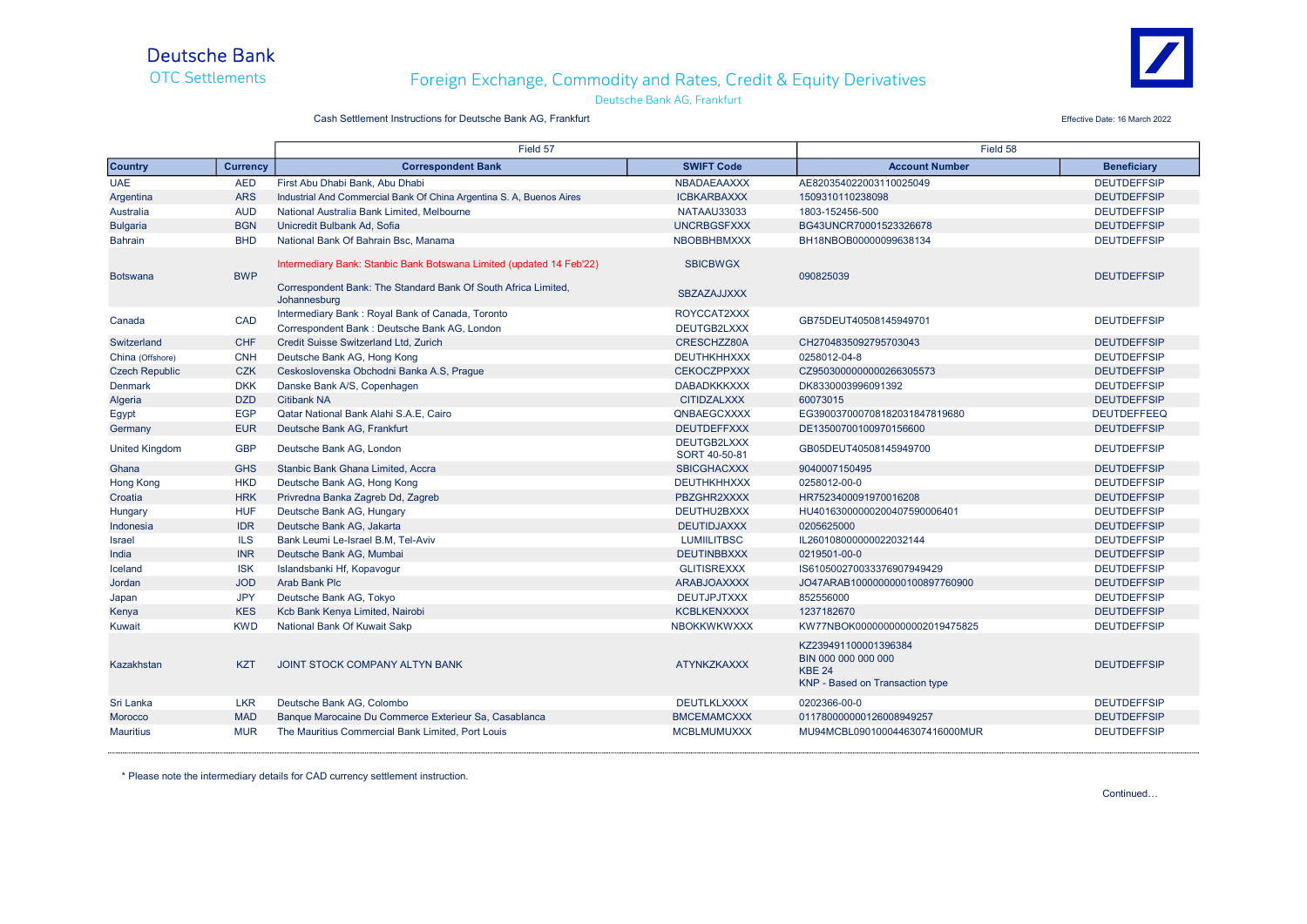# Deutsche Bank<br>OTC Settlements

#### Foreign Exchange, Commodity and Rates, Credit & Equity Derivatives Deutsche Bank AG, Frankfurt



Cash Settlement Instructions for Deutsche Bank AG, Frankfurt Effective Date: 16 March 2022

|                                             |                 | Field 57                                                |                              | Field 58                                                                                                                                                               |                             |
|---------------------------------------------|-----------------|---------------------------------------------------------|------------------------------|------------------------------------------------------------------------------------------------------------------------------------------------------------------------|-----------------------------|
| <b>Country</b>                              | <b>Currency</b> | <b>Correspondent Bank</b>                               | <b>SWIFT Code</b>            | <b>Account Number</b>                                                                                                                                                  | <b>Beneficiary</b>          |
| <b>Mexico</b>                               | <b>MXN</b>      | Banco Santander (Mexico), S.A.                          | <b>BMSXMXMMXXX</b>           | 2543<br>CLAB No. 014180000000025438                                                                                                                                    | <b>DEUTDEFFSIP</b>          |
| Malaysia                                    | <b>MYR</b>      | Deutsche Bank (Malaysia) Berhad, Kuala Lumpur           | <b>DEUTMYKLXXX</b>           | 0233163-00-0                                                                                                                                                           | <b>DEUTDEFFSIP</b>          |
| Nigeria                                     | <b>NGN</b>      | Stanbic Ibtc Bank Plc, Lagos                            | <b>SBICNGLXXXX</b>           | 0027620624                                                                                                                                                             | <b>DEUTDEFFSIP</b>          |
| Norway                                      | <b>NOK</b>      | Dnb Bank Asa, Oslo                                      | <b>DNBANOKKXXX</b>           | NO9470010249838                                                                                                                                                        | <b>DEUTDEFFSIP</b>          |
| <b>New Zealand</b>                          | <b>NZD</b>      | Anz Bank New Zealand Limited, Wellington                | ANZBNZ22XXX                  | 925552NZD00001                                                                                                                                                         | <b>DEUTDEFFSIP</b>          |
| Oman                                        | <b>OMR</b>      | Bank Of Muscat Saog, Muscat                             | <b>BMUSOMRXXXX</b>           | 0001054698660011                                                                                                                                                       | <b>DEUTDEFFSIP</b>          |
| Peru (updated on 14<br><b>Feb'22)</b>       | <b>PEN</b>      | <b>BANCO BBVA PERU, Lima</b>                            | <b>BCONPEPLXXX</b>           | CCI01170800010000219055 (FX, Commodity, Credit &<br>Equity)<br>Dummy tax ID: 999999999                                                                                 | <b>DEUTDEFFSIP</b>          |
| Peru (updated on 10th<br><b>March 2022)</b> | <b>PEN</b>      | Citibank NA, Lima                                       | CITIUS33LIM                  | CCI00700100007238503912 (FX linked to Bond trades<br>with DB)<br>Dummy tax ID: 999999999                                                                               | <b>DEUTDEFFDSO</b>          |
| <b>Philippines</b>                          | PHP             | Deutsche Bank AG, Manila                                | <b>DEUTPHMMXXX</b>           | 1211606-00-0                                                                                                                                                           | <b>DEUTDEFFSIP</b>          |
| Pakistan                                    | <b>PKR</b>      | Deutsche Bank AG. Karachi                               | <b>DEUTPKKAXXX</b>           | 0207035-00-0                                                                                                                                                           | <b>DEUTDEFFSIP</b>          |
| Poland                                      | <b>PLN</b>      | Deutsche Bank Polska S.A. Warszawa                      | <b>DEUTPLPXXXX</b>           | PL59188000090000001370200000                                                                                                                                           | <b>DEUTDEFFSIP</b>          |
| Qatar                                       | QAR             | The Commercial Bank (Q.S.C.), Doha                      | CBQAQAQAXXX                  | QA73CBQA000000004010002242001                                                                                                                                          | <b>DEUTDEFFSIP</b>          |
| Romania                                     | <b>RON</b>      | Citibank Europe Plc, Bucharest                          | <b>CITIROBUXXX</b>           | RO90CITI0000000550093138                                                                                                                                               | <b>DEUTDEFFSIP</b>          |
| Serbia                                      | <b>RSD</b>      | Unicredit Bank Srbija A.D, Beograd                      | <b>BACXRSBGXXX</b>           | RS35170000000100744117                                                                                                                                                 | <b>DEUTDEFFSIP</b>          |
| Russia                                      | RUB**           | Deutsche Bank Ltd, Moscow                               | <b>DEUTRUMMXXX</b>           | DB Account Number 30111810800000000074<br>CBR Account Number: 30101810100000000101<br>INN 9909113390<br>BIK 044525101<br>VO 60081 (VO 60080 for payment via DB Moscow) | Deutsche Bank AG, Frankfurt |
| Saudi Arabia                                | <b>SAR</b>      | The National Commercial Bank                            | NCBKSAJE101                  | SA48100000883000000000510                                                                                                                                              | <b>DEUTDEFFSIP</b>          |
| Sweden                                      | <b>SEK</b>      | Skandinaviska Enskilda Banken Ab, Stockholm             | <b>ESSESESSXXX</b>           | SE7950000000055558506776                                                                                                                                               | <b>DEUTDEFFSIP</b>          |
| Singapore                                   | <b>SGD</b>      | Deutsche Bank AG, Singapore                             | <b>DEUTSGSGXXX</b>           | 2722346-00-0                                                                                                                                                           | <b>DEUTDEFFSIP</b>          |
| <b>Thailand</b>                             | <b>THB</b>      | Deutsche Bank AG, Bangkok                               | <b>DEUTTHBKXXX</b>           | 0243865000                                                                                                                                                             | <b>DEUTDEFFSIP</b>          |
| Tunisia                                     | <b>TND</b>      | Societe Tunisienne De Banque Sa, Tunis                  | <b>STBKTNTTXXX</b>           | TN5910404100909197978866                                                                                                                                               | <b>DEUTDEFFSIP</b>          |
| Turkey                                      | <b>TRY</b>      | Deutsche Bank A.S. Istanbul                             | <b>DEUTTRISCUS</b>           | TR530011500013004000440063                                                                                                                                             | <b>DEUTDEFFSIP</b>          |
| Uganda                                      | <b>UGX</b>      | Stanbic Bank Uganda Limited, Kampala                    | <b>SBICUGKXXXX</b>           | 9030015358016                                                                                                                                                          | <b>DEUTDEFFSIP</b>          |
| <b>United States</b>                        | <b>USD</b>      | Deutsche Bank AG, New York                              | DEUTUS33XXX<br>ABA 026003780 | 60201648                                                                                                                                                               | <b>DEUTDEFFSIP</b>          |
| South Africa                                | <b>ZAR</b>      | The Standard Bank Of South Africa Limited, Johannesburg | SBZAZAJJXXX                  | 7228553                                                                                                                                                                | <b>DEUTDEFFSIP</b>          |
| Zambia                                      | <b>ZMW</b>      | Stanbic Bank Zambia Ltd. Lusaka                         | <b>SBICZMLXXXX</b>           | 9130001712520                                                                                                                                                          | <b>DEUTDEFFSIP</b>          |

\*\* Please follow the detailed instructions for RUB currency as per local regulation.

Continued…